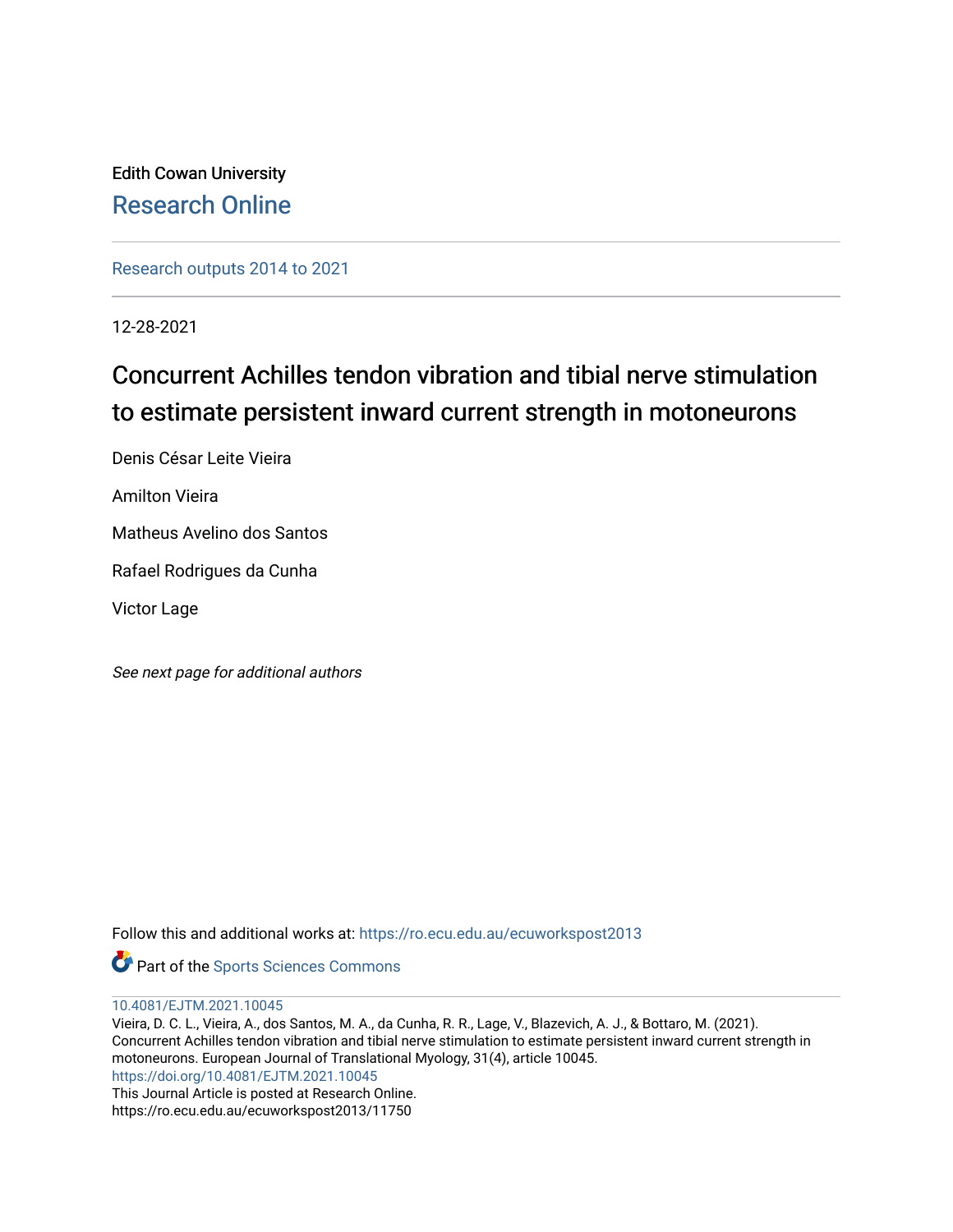# Authors

Denis César Leite Vieira, Amilton Vieira, Matheus Avelino dos Santos, Rafael Rodrigues da Cunha, Victor Lage, Anthony J. Blazevich, and Martim Bottaro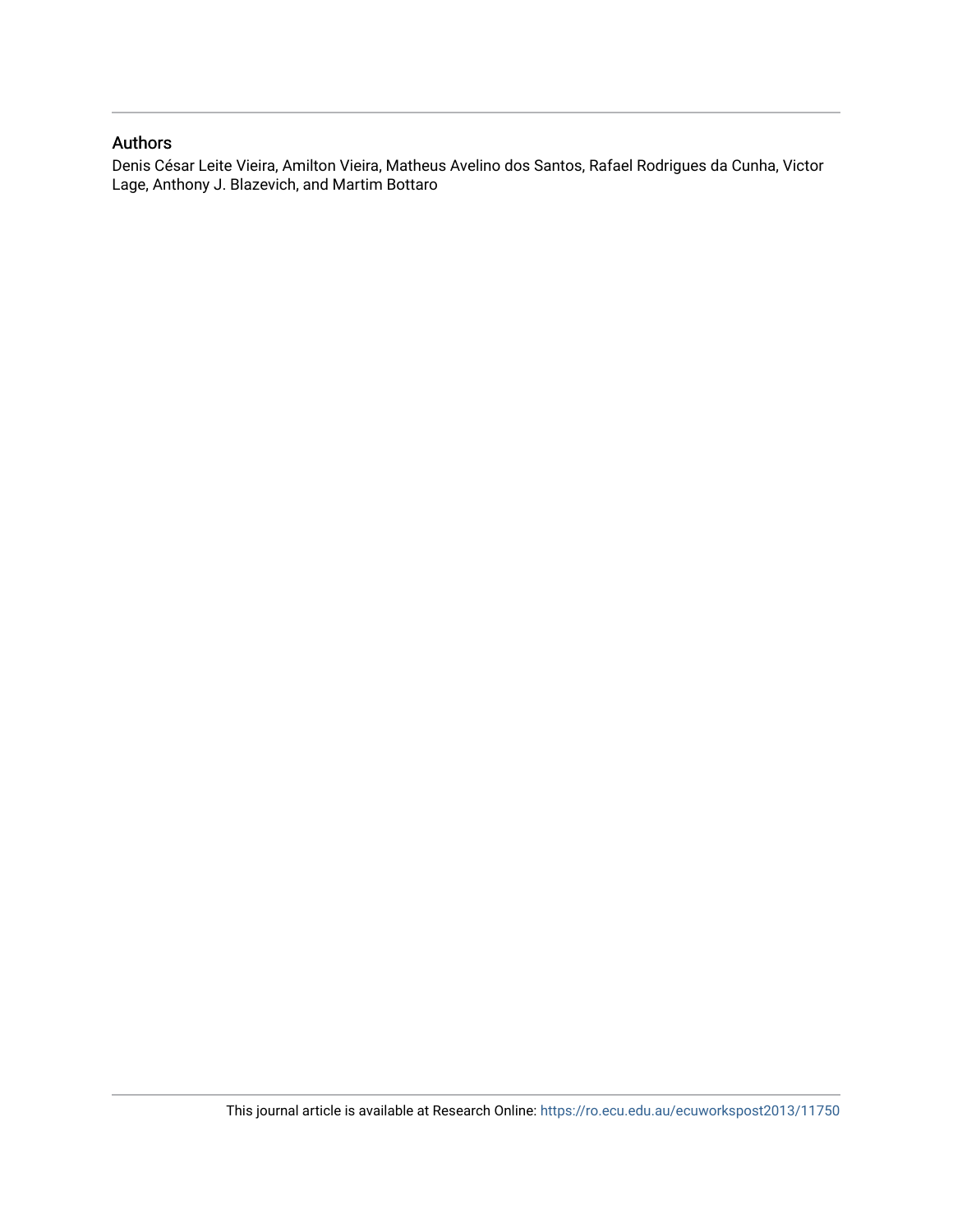# **Concurrent Achilles tendon vibration and tibial nerve stimulation to estimate persistent inward current strength in motoneurons**

Denis César Leite Vieira (1), Amilton Vieira (1), Matheus Avelino dos Santos (1), Rafael Rodrigues da Cunha (1), Victor Lage (1), Anthony J. Blazevich (2), Martim Bottaro (1)

*(1) College of Physical Education, University of Brasilia, Federal District, Brazil; (2) Centre for Exercise and Sports Science Research, School of Medical and Health Sciences, Edith Cowan University, Joondalup, Australia.*

*This article is distributed under the terms of the Creative Commons Attribution Noncommercial License (CC BY-NC 4.0) which permits any noncommercial use, distribution, and reproduction in any medium, provided the original author(s) and source are credited.*

#### *Abstract*

Vibratory (Tvib) and sustained (Tsust) torque responses to concurrent Achilles tendon vibration and neuromuscular electrical stimulation applied over the muscle belly (vib+stim) are used as indicators of motoneuron facilitation and, theoretically, persistent inward current strength. However, neuromuscular electrical stimulation (NMES) applied to the nerve trunk may potentiate motoneuronal excitability more than muscle belly NMES, yet it remains unclear whether NMES applied over the nerve evokes robust Tvib and Tsust responses when used during the vib+stim protocol. This study tested whether a nerve-targeted vib+stim protocol elicits Tvib and Tsust responses in the ankle plantar flexors with acceptable intra- and inter-session reliability. Fifteen men performed the vib+stim protocol with NMES applied over the tibial nerve three times across two sessions; twice in a single session (5-min apart) to test intrasession reliability and then again after 48 h to test intersession reliability. Intraclass correlation coefficients (ICC3,1), within-participant coefficients of variation (CV) and pairwise comparisons were used to verify relative and absolute reliability as well as systematic bias. Thirteen men presented Tvib and Tsust responses (response rate of 87%). Intrasession Tvib and Tsust ICCs were >0.73 but inter-session ICCs were <0.5. Although no systematic bias was detected (p>0.05), both intra- and inter-session CVs were large (>10%) for Tvib and Tsust. The Vib+stim protocol with NMES applied over the nerve evoked Tvib and Tsust in almost all participants, but presented a large intra- and inter-session variability. The method does not appear to be effective for assessing motoneuron facilitation in the plantar flexors.

**Key Words**: Motoneuron; neuromuscular electrical stimulation; intraclass correlation coefficient; coefficient of variation; neuromuscular system.

*Eur J Transl Myol 31 (4): 10045, 2021 doi: 10.4081/ejtm.2021.10045*

**F**acilitatory modulation at the motoneuron can be exerted by the development of persistent inward currents  $(PIC),<sup>1,2</sup>$  which are depolarizing currents caused by voltage-sensitive  $Na^+$  and  $Ca^{2+}$  channels largely residing in the motoneuron dendrites.<sup>3</sup> These channels remain open while the motoneuron membrane potential remains above the threshold for PIC activation, $2$  causing a sustained motoneuron depolarization and allowing the motoneuron to fire at higher frequencies than would be achieved solely through ionotropic (non-PIC) activation.1,2 PICs also allow the motoneuron to remain firing when synaptic input from supraspinal and reflexive pathways decreases below the level at firing onset; i.e. PICs alter the motoneuronal input-output relationship.<sup>1,4</sup>

Given the influence of motoneuron firing on muscular force production,<sup>5,6</sup> PICs are fundamental to achieving high force levels.<sup>7,8</sup> They play an important role in some clinical conditions, including spasticity.2 The paired motor unit technique is the most recognized and accepted method for PIC estimation *in vivo* in humans.<sup>9</sup> In this method, pairs of motor units of different firing thresholds are tracked during a ramped isometric contraction, <sup>4</sup> and based on bistable firing behavior of motoneurons, PIC strength in a higher-threshold motor unit (i.e. a 'test' unit) is estimated as the difference in firing rate of a lowerthreshold ('control') motor unit at the points of recruitment and derecruitment of the higher-threshold motor unit. 4,10 That is, PICs are considered to be greater when the higher-threshold units continue to fire in the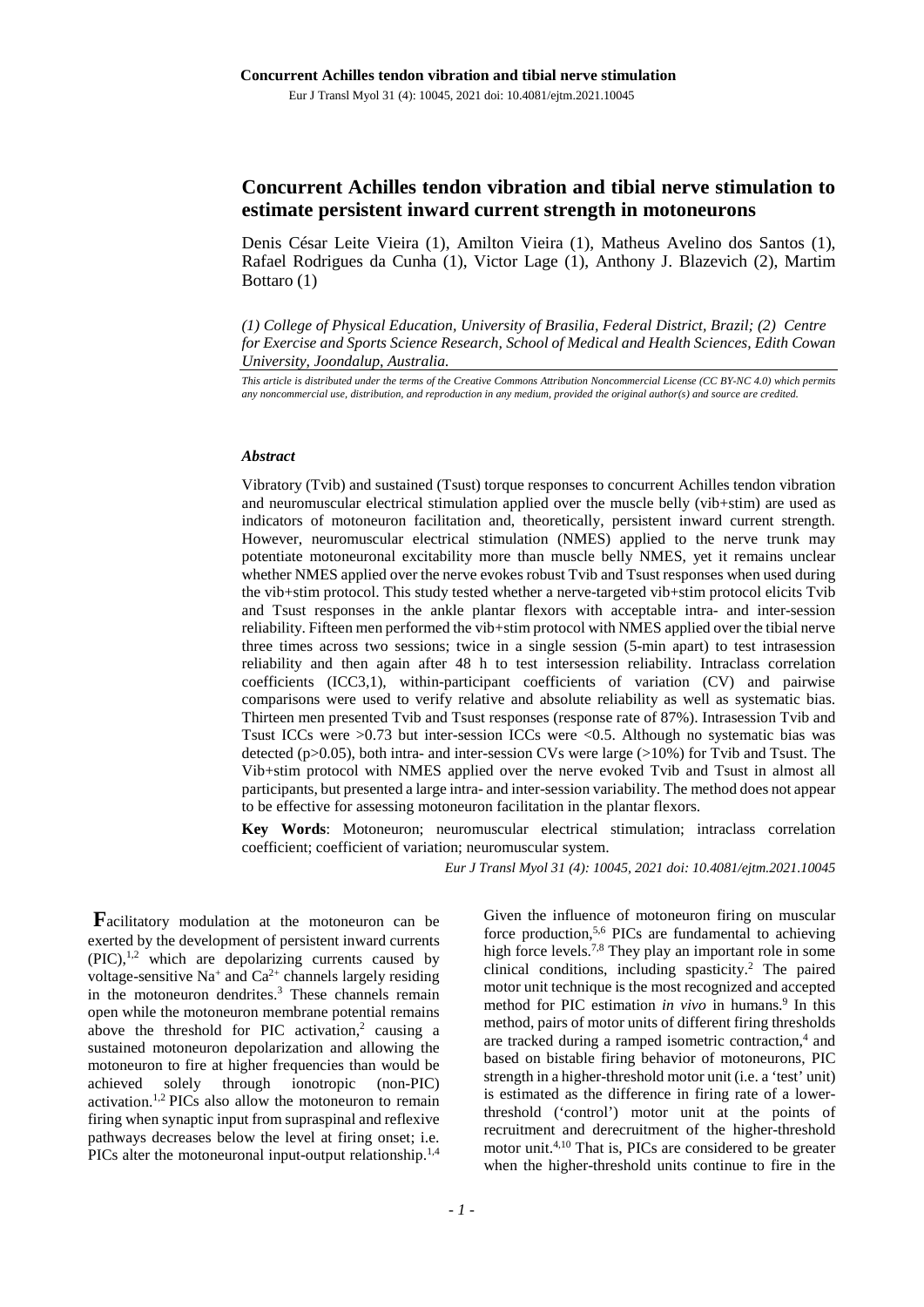downward slope of the ramp contraction to lower firing rate levels (and usually lower force levels) of the control unit. However, the paired motor unit technique requires the use of either invasive intra-muscular electromyography (EMG) or high-density surface EMG systems with the associated use of complex motor unit decomposition algorithms. Furthermore, the technique requires the production of voluntary muscle contraction, which themselves influence PIC activation through the release of neuromodulators such as serotonin,<sup>11</sup> and contractions must be accurately produced without activation of antagonist muscles that might inhibit PICs.<sup>12</sup> Accurately producing ramped contractions may be especially difficult in many clinical patients.<sup>13</sup> Due to these limitations, the paired motor unit technique may not always be feasible in some clinical or research settings.

An alternative method to estimate PICs *in vivo* in humans is required. One possibility that has yet to be fully validated is to assess the neuromuscular response to tendon vibration, $1,2$  whereby an increase in motoneuron firing frequency and force output not only during, but also after cessation of tendon vibration may be indicative of PIC activation. 2,14 Whilst, isolated tendon vibration usually recruits only low-threshold motor units, which in turn may result in a small muscle force output, $1,12$ researchers have simultaneously imposed neuromuscular electrical stimulation (NMES) and tendon vibration to recruit higher-order motor units and thus produce greater forces. <sup>15</sup> Subsequently, 2-s NMES bursts have been imposed over tendon vibration ("stim+vib" technique; 33 s vibration at 70 to 115 Hz) and the torque developed during vibration after NMES cessation (vibratory torque; Tvib) as well as the sustained involuntary torque output after tendon vibration cessation (sustained torque; Tsust) taken as estimates of motoneuron output facilitation.<sup>1,14</sup> Although several physiological mechanisms may influence the facilitation, it has been considered to be strongly influenced by PIC activation because it displays many hallmarks of PIC behavior, including joint angle (i.e. muscle length) dependence, warm-up (increasing effect as stimulus continues), sustained involuntary muscle activity (EMG) and force production in the absence of synaptic input (i.e. self-sustained motor unit firing), and inhibition by antagonist muscle activation (e.g. Trajano et al. )<sup>1</sup> However, direct proof of the input of PICs to the test outcomes has not yet been obtained. Although Tvib and Tsust have been recognized as markers of motoneuron facilitation, and possibly PIC activation, 1,14 further research is required to determine their reliability as a potential test of PIC strength (or facilitation more broadly) in human motoneurons as well as the potential clinical role for assessing PICs in aging, rehabilitation and patient populations. Moreover, some methodological procedures still need to be clarified. For instance, the reliability of Tvib and Tsust have only been reported from data captured in the same session (i.e. intra-session reliability; Trajano et al.). 1

However, as Tvib and Tsust measurements are required

between days to assess both acute and chronic effects of disease, disuse, exercise or nutritional interventions, inter-session reliability needs to be ascertained. Furthermore, Trajano et al.<sup>1</sup> and Kirk et al.<sup>14</sup> applied NMES to the muscle belly, which may be less efficient than NMES over the nerve trunk to recruit motor units through central pathways. <sup>16</sup> Indeed, afferent Ia fiber traffic to the motoneurons may also be higher during NMES applied over the nerve than the muscle belly, at least when low forces are evoked by the NMES.<sup>16,17</sup> Furthermore, nerve stimulation may recruit motor units more broadly within a muscle, rather than only those that lie superficially, closer to the stimulating electrodes. Thus, the vib+stim protocol might theoretically be more potent when NMES is applied over the nerve than the muscle belly. However, it remains unclear if the vib+stim protocol using nerve stimulation would evoke Tvib and Tsust responses as well, and as reliably, as with muscle belly NMES.

Therefore, the primary aim of this study was to determine whether the vib+stim protocol performed with NMES applied to the tibial nerve could elicit significant Tvib and Tsust responses from the plantar flexor muscles. A second aim was to determine both the intra- and intersession reliability of the vib+stim protocol when using tibial nerve stimulation. As motor units exhibit differences in bistable behavior, with fully bistable units showing prolonged firing behavior after activation (probably lower-threshold, fatigue resistant units) and partially bistable units ceasing relatively rapidly (<3s; Lee and Heckman),<sup>18</sup> Tvib and Tsust responses were assessed at multiple time points up to 4 s after cessation of NMES and up to 3 s after cessation of tendon vibration to determine whether reliability is affected by the measurement time point.

## **Materials and Methods**

#### *Participants*

Fifteen young, physically active men without known neuromuscular, metabolic, or cardiovascular impairments completed one familiarization and two experimental sessions. However, a notable warm-up effect (i.e. a difference in torque during vibration after the first NMES burst vs. the fifth/last NMES burst [Tvib]) or a sustained torque response was clearly detected in at least one trial in only 13 participants. Therefore, 13 "responsive" men were subsequently included in the reliability analysis ( $25.2 \pm 5.5$  y;  $76.6 \pm 9.0$  kg;  $1.73 \pm 0.1$ m;  $25.6 \pm 3.2$  kg/m<sup>2</sup>). These participants were instructed to avoid vigorous physical activity and caffeine 48 h prior the experimental sessions, and to not take medications or food supplements throughout the study period. All procedures were approved by the Institutional Review Board (12630519.6.0000.5650) and were performed in accordance with the Declaration of Helsinki. The informed consent was obtained from all participants prior to participation.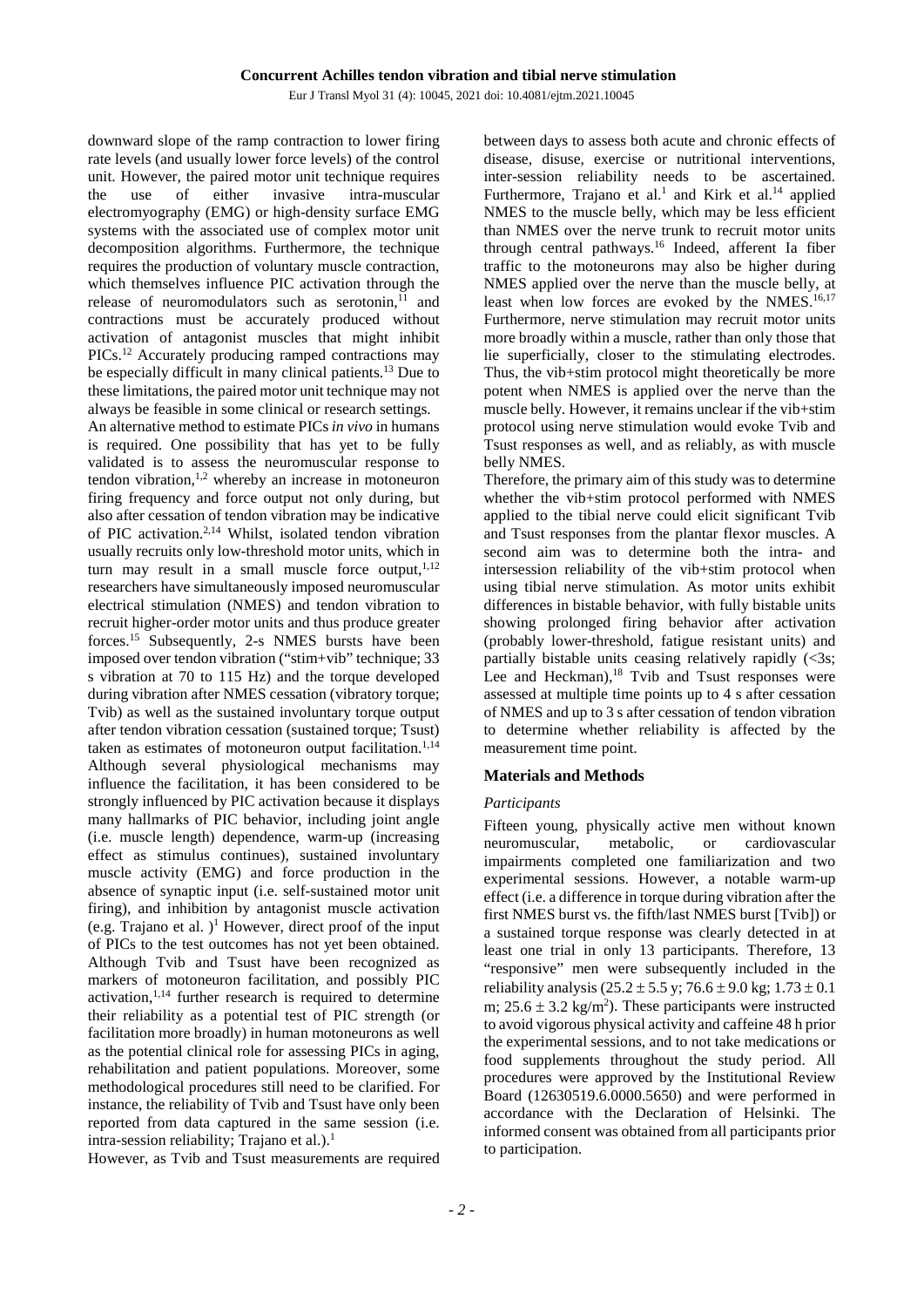Eur J Transl Myol 31 (4): 10045, 2021 doi: 10.4081/ejtm.2021.10045



## *Experimental design*

The experimental design is shown in Figure 1. Participants visited the laboratory on three occasions. On Day 1 the participants were familiarized with all experimental procedures. On Day 2 (Experimental Session 1), the participants performed the vib+stim protocol twice with a 5-min passive recovery in order to determine the intrasession reliabilities of Tvib and Tsus. After 48 h, they performed the vib+stim protocol again to allow assessment of intersession reliability (Experimental Session 2).

### *Experimental procedures*

All procedures were performed on the ankle joint of the right leg. The participants were seated in isokinetic device with the knee fully extended and ankle dorsiflexed to 10° since vib+stim protocol demonstrates a joint-angle dependence 1. Initially, participants sat in the chair of an isokinetic dynamometer (Biodex System 4 Pro, Biodex Medical System, Shirley, NY) with the right knee extended, hips flexed to 85°, and ankle joint in 10°dorsiflexion. After seat belts were applied across the chest to minimize extraneous movement, participants performed a warm-up of five isometric plantar flexions at 20, 40, 60, 80, and 100% of perceived maximal effort before performing three maximal voluntary isometric plantar flexor contractions (MVC) with 1 min of passive rest. Subsequently, a constant-current electrical

stimulator (Nicolet Viking Quest, Natus Medical Incorporated, Pleasanton, CA) was used to deliver an electrical square-wave stimulus (1-ms pulse width) to the tibial nerve. The cathode was placed on the popliteal fossa at a point that evoked the greatest motor response and the anode was placed over the patella. The intensity necessary to induce an isometric contraction at 20% of MVC (measured during familiarization) with a 2-s 20-Hz tetanic train was set daily but used in all stimulations performed within a given session; this 20% MVC torque level was used in previous studies using muscle belly NMES. 1,14 The participants then completed the stim+vib protocols.

## *Tendon vibration superimposed with NMES electrical stimulation (stim+vib)*

Tsus and Tvib were measured during the stim+vib protocol. The Achilles tendon was mechanically vibrated at 72 Hz by hand-held vibrator (Vyper 2.0, Max Recovery, São Paulo, SP) for 33sec (Figure 2). The vibrator was firmly held against a marked point in line with medial malleolus on the Achilles tendon by the same rater in all experimental sessions without causing any visible increments in resting plantar flexor torque. Ten seconds after vibration onset, five 2-s bursts of 20-Hz tibial nerve NMES were applied with a 2-s rest between bursts. A 0.5-s window starting 0.5, 2, and 4 s after NMES cessation was used to quantify Tvib, whilst Tsust was quantified 0.5, 1, 2, and 3 s after vibration cessation.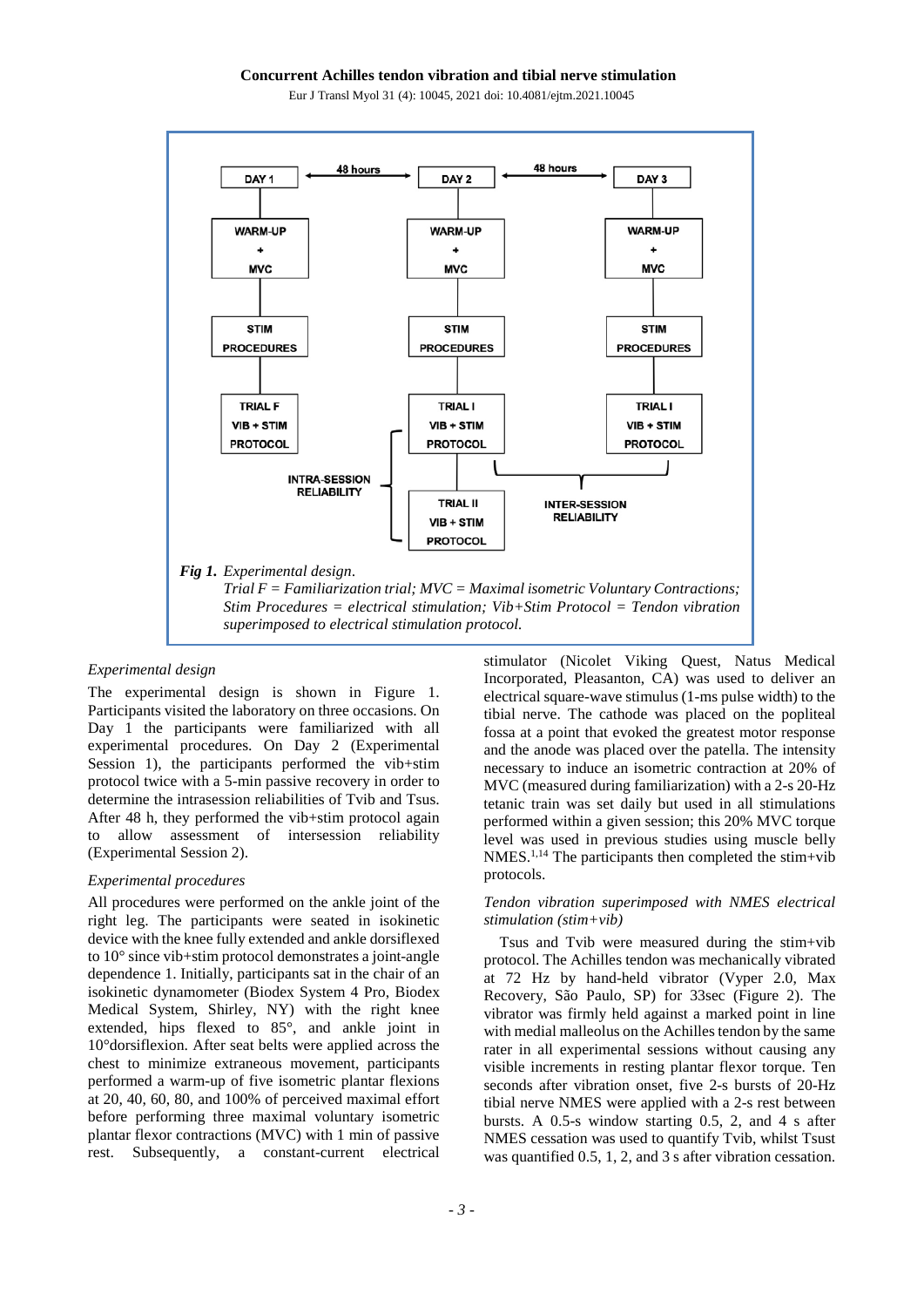

*Nm = Newton/meters; Hz = Hertz; NMES = Neuromuscular electrical stimulation; Tvib 0.5 = torque at 0.5 second after cessation of neuromuscular electrical stimulus; Tvib 2 = torque at 2 seconds after cessation of neuromuscular electrical stimulus; Tvib 4 = torque at 4 seconds after cessation of neuromuscular electrical stimulus. Tsust 0.5 = torque at 0.5 second after vibration cessation. Tsust 1 = torque at 1 second after vibration cessation. Tsust 2 = torque at 2 seconds after vibration cessation. Tsust 3 = torque at 3 seconds after vibration cessation. Figure adapted from Kirk et al.14*

The warm-up effect was defined as the difference in torque developed during vibration 0.5 s after the first NMES burst (0.5-s window) to that at 0.5 s after the last NMES burst. Responsiveness to the vib+stim protocol was considered as a visible warm-up effect or notable sustained torque following the vib+stim sequence 14. As plantar flexor muscles impose a small passive torque even when the muscle is relaxed, 14,19,20 the baseline torque was subtracted before Tvib and Tsust calculation. Ankle joint torque and the electrical stimulus were simultaneously recorded using LabChart software (version 6.1.3, PowerLab system ADInstruments, NSW, Australia).

## *Statistical analysis*

Data distribution was verified by Shapiro-wilk test. The mean and standard deviations (SD) for Tvib and Tsust scores were calculated to quantify inter- and intrasession reliabilities. Relative reliability was assessed by two-way mixed effect intraclass correlation coefficient (ICC type 3.1) with absolute agreement.<sup>21,22</sup> We denoted ICC scores  $< 0.5$  as poor, 0.5 to 0.74 as moderate, 0.75 to 0.9 as good, and  $> 0.9$  as excellent.<sup>22</sup> Typical error (TE) and withinparticipant coefficient of variation (CV) were used to assess absolute reliability. 21,23,24 TE was calculated as SD of the difference divided by square root of  $2<sup>24</sup>$  while CV was calculated for each participant dividing the SD of each pair of measurements by its mean multiplied by 100. <sup>23</sup> Bland and Altman analysis and paired t-tests or Wilcoxon tests (non-normality data, i.e., Tsust at 2 and 3 s after NMES and vibration cessation) were used to assess systematic error. <sup>23</sup> The worthwhile changes in Tvib and Tsust were quantified as small (SWC), moderate (MWC), and large (LWC) according to the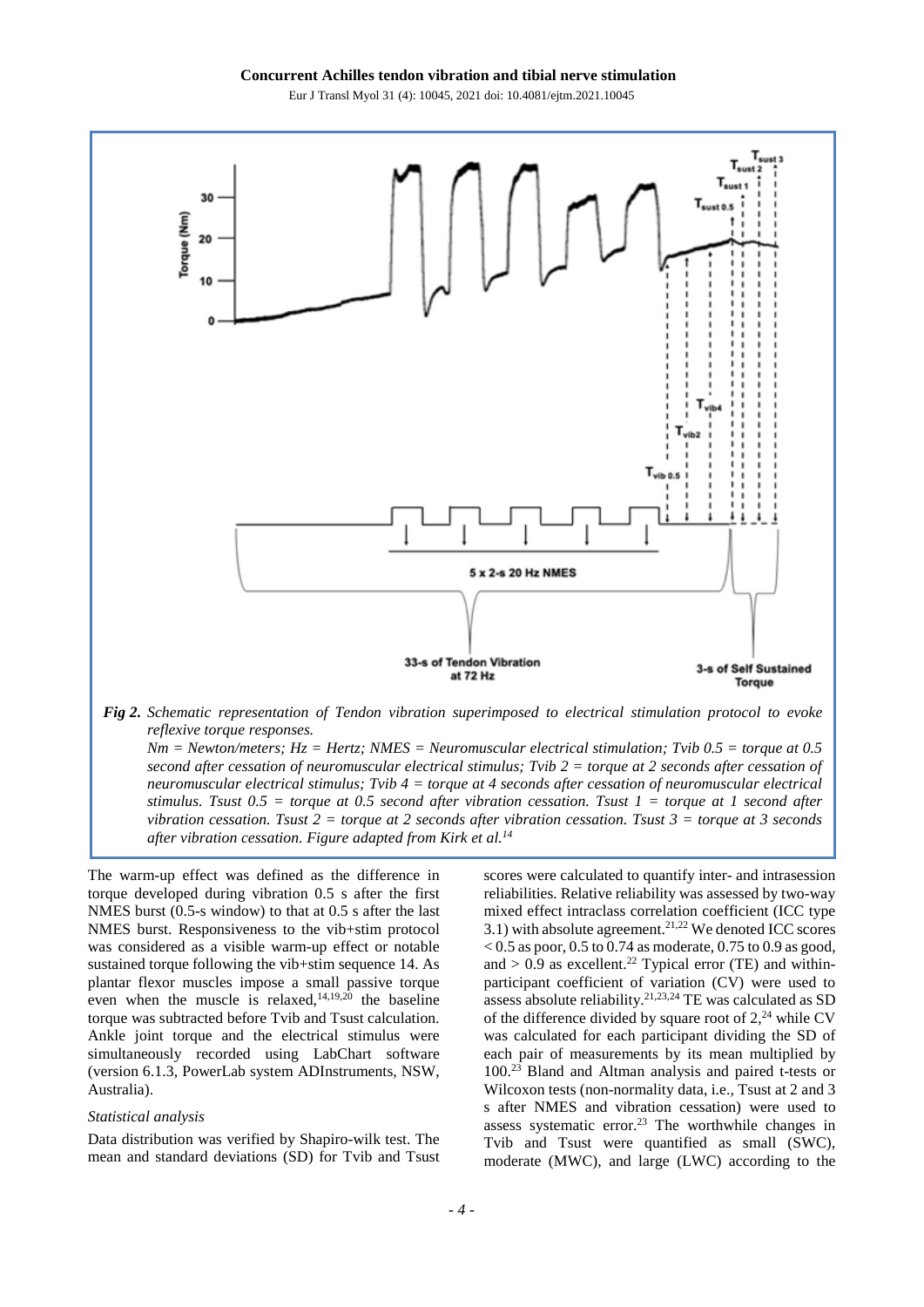|                                    | Trial 1<br>Day 1  | Trial 2<br>Day 1  | <b>Bias</b><br>(LOA 95%)           | CV<br>(%) | <b>ICC</b><br>$(95\% \text{ CI})$ | TE      | $SWC($ % $)$       | $MWC \left( % \right)$ | LWC(%)            |
|------------------------------------|-------------------|-------------------|------------------------------------|-----------|-----------------------------------|---------|--------------------|------------------------|-------------------|
| $T_{\rm vib}$<br>0.5s              | $8.3 \pm$<br>7.2  | $9.2 \pm$<br>5.7  | $-0.9$<br>$(-12 \text{ to } 10)$   | 51.1      | 0.76<br>$(0.23 - 0.93)$           | $4.0\,$ | 1.2<br>$(13.4\%)$  | 3.5<br>$(40.1\%)$      | 7.0<br>$(80.3\%)$ |
| $T_{vib-2s}$                       | $9.1 \pm$<br>7.0  | $10.7 \pm$<br>5.1 | $-1.6$<br>$(-13 \text{ to } 9.3)$  | 40.9      | 0.74<br>$(0.14 - 0.92)$           | $4.0\,$ | 1.1<br>$(11\%)$    | 3.3<br>$(33.1\%)$      | 6.5<br>$(66.1\%)$ |
| $T_{vib-4s}$                       | $9.8 \pm$<br>6.9  | $11.4 \pm$<br>5.2 | $-1.6$<br>$(-12 \text{ to } 8.5)$  | 37.0      | 0.79<br>$(0.30 - 0.94)$           | $3.6\,$ | 1.1<br>$(10.5\%)$  | 3.4<br>(31.5%)         | 6.7<br>(63%)      |
| $\mathbf{T}_{\text{sust}}$<br>0.5s | $10.2 \pm$<br>6.8 | $10.5 \pm$<br>5.6 | $-0.3$<br>$(-12 \text{ to } 11)$   | 35.3      | 0.73<br>$(0.12 - 0.92)$           | 4.1     | 1.1<br>$(10.7\%)$  | 3.3<br>$(32.2\%)$      | 6.7<br>$(64.4\%)$ |
| T <sub>surf</sub><br>1s            | $8.1 \pm$<br>5.4  | $8.0 \pm$<br>6.0  | 0.1<br>$(-9.1 \text{ to } 9.4)$    | 38.5      | 0.80<br>$(0.33 - 0.94)$           | $3.3\,$ | 1.0<br>(13%)       | 3.1<br>(39%)           | 6.2<br>(78%)      |
| $\mathbf{T}_{\text{sust}}$<br>$2s$ | $4.7 \pm$<br>5.0  | $5.3 \pm$<br>5.9  | $-0.7$<br>$(-7.5 \text{ to } 6.2)$ | 53.6      | 0.89<br>$(0.63 - 0.97)$           | $2.5\,$ | 1.0<br>$(20.9\%)$  | 3.1<br>$(62.6\%)$      | 6.2(125%)         |
| T <sub>surf</sub><br>3s            | $3.8 \pm$<br>4.3  | $4.7 \pm$<br>5.8  | $-0.9$<br>$(-8.3 \text{ to } 6.5)$ | 71.3      | 0.84<br>$(0.48 - 0.95)$           | 2.7     | $1.0\,$<br>(22.6%) | 2.9<br>$(67.8\%)$      | 5.7 (136%)        |

*Tvib = vibratory torque; Tsust = sustained torque; LOA = Limit of agreement; CV = within-participant coefficient of variation; ICC = Intraclass correlation coefficient; TE = Typical error of the measurement; SWC = Smallest worthwhile change; MWC = Moderate worthwhile change; LWC = Large worthwhile change.*

following formula: 0.2 (small), 0.6 (moderate), and 1.2 (large) x between-participant SD.25,26 Statistical significance was set to  $p < 0.05$ . The Shapiro-wilk test, ICC, paired t-test, and Wilcoxon procedures were completed in the Statistical Package for Social Sciences (SPSS, version 20.0). SWC, MWC, LWC, TE and CV were performed in a custom-made Microsoft Excel spreadsheet. Bland and Altman analysis were completed in GraphPad Prism (Version 8).

## **Results**

Thirteen of the fifteen participants demonstrated a warmup effect or a notable self-sustained torque after vib+stim, i.e., 87% of the sample showed Tvib and Tsust responses to the vib+stim protocol using NMES over the nerve. The intrasession reliability scores varied according to the time point at which the measurements were taken during vib+stim protocol, and are reported in Table 1. The highest intrasession ICCs for Tvib and Tsust were 0.79 and 0.89, respectively. The lowest intrasession TEs and CVs were 3.6 Nm and 37% for Tvib, and 2.5 Nm and 35% for Tsust. No significant systematic intra-session bias was found ( $p > 0.05$ ) with the lowest intra-session bias being -0.9 Nm for Tvib and 0.1 Nm for Tsust. The lowest SWC, MWC, and LWC were 10.5%, 31.5%, and 63%, respectively, for Tvib, and 10.7%, 32.2% and 64.4%, respectively, for Tsust.

The inter-session reliability of Tvib and Tsust also varied according to the time-point at which the measurements were taken during and after the vib+stim protocol, as reported in Table 2. The highest inter-session ICCs for Tvib and Tsust were 0.43 and 0.56, respectively. The lowest inter-session TEs and CVs were 5.4 Nm and 53% for Tvib, and 4.5 Nm and 49% for Tsust. No significant systematic inter-session bias was found  $(p > 0.05)$  and the lowest inter-session biases were 0.9 Nm for Tvib and 0.1 Nm for Tsust. The lowest SWC, MWC, and LWC were 14.1%, 42.2% and 84.4%, respectively, for Tvib, and 13.7%, 41.1% and 82.3%, respectively, for Tsust.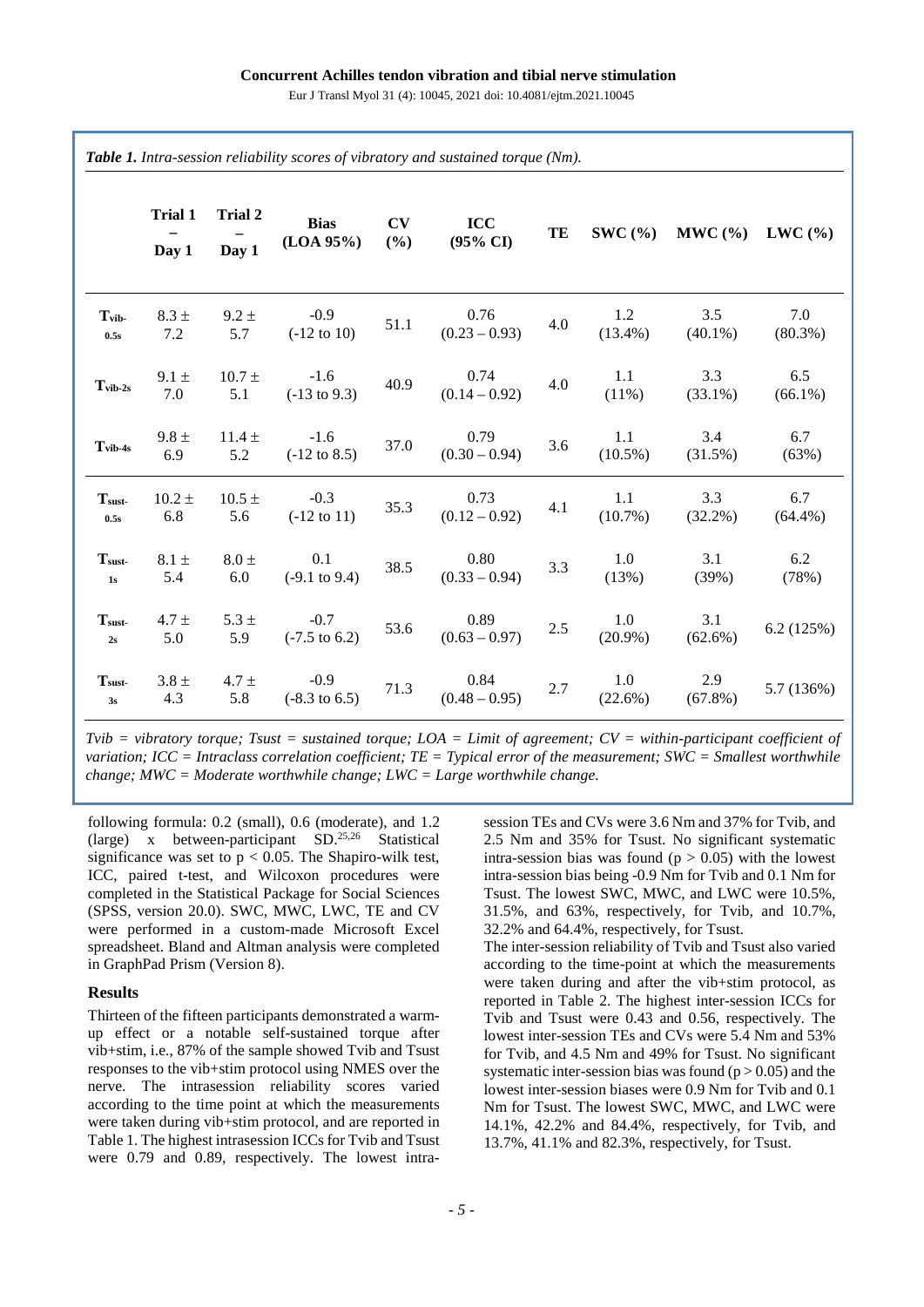|                           | <b>Trial 1</b>    | Trial 1          | <b>Bias</b><br>(LOA 95%)      | CV<br>(%) | <b>ICC</b><br>$(95\% \text{ CI})$ | TE      | <b>SWC</b><br>(%) | <b>MWC</b><br>(%) | <b>LWC</b><br>$(\%)$ |
|---------------------------|-------------------|------------------|-------------------------------|-----------|-----------------------------------|---------|-------------------|-------------------|----------------------|
|                           | Day 1             | Day 2            |                               |           |                                   |         |                   |                   |                      |
| T <sub>vib</sub><br>0.5s  | $8.3 \pm 7.2$     | $6.9 \pm$<br>5.2 | 1.4<br>$(-15 \text{ to } 18)$ | 75.4      | 0.16<br>$(-1.76 - 0.74)$          | $6.0\,$ | 1.3<br>$(17.3\%)$ | 3.9<br>$(51.8\%)$ | 7.8<br>(103%)        |
| $Tvib-2s$                 | $9.1 \pm 7.0$     | $8.1 \pm$<br>5.7 | 1.0<br>$(-15 \text{ to } 17)$ | 63.1      | 0.3<br>$(-1.30 - 0.79)$           | 5.8     | 1.3<br>$(15.7\%)$ | 4.0<br>(47%)      | 8.1<br>$(93.9\%)$    |
| $Tvib-4s$                 | $9.8 \pm 6.9$     | $8.9 \pm$<br>5.6 | 0.9<br>$(-14 \text{ to } 16)$ | 53.1      | 0.43<br>$(-0.89 - 0.83)$          | 5.4     | 1.3<br>$(14.1\%)$ | 4.0<br>$(42.2\%)$ | 7.9<br>$(84.4\%)$    |
| T <sub>sust</sub><br>0.5s | $10.2 \pm$<br>6.8 | $8.9 \pm$<br>5.3 | 1.3<br>$(-12 \text{ to } 13)$ | 49.3      | 0.56<br>$(-0.45 - 0.87)$          | 4.8     | 1.3<br>$(13.7\%)$ | 3.9<br>$(41.1\%)$ | 7.8<br>$(82.3\%)$    |
| Tsust-<br>1s              | $8.1 \pm 5.4$     | $6.7 \pm$<br>5.4 | 1.4<br>$(-12 \text{ to } 15)$ | 51.5      | 0.37<br>$(-1.05 - 0.81)$          | 4.8     | 1.2<br>$(16.5\%)$ | 3.6<br>$(49.4\%)$ | 7.3<br>$(98.8\%)$    |
| T <sub>sust</sub><br>2s   | $4.7 \pm 5.0$     | 4.5 $\pm$<br>5.5 | 0.2<br>$(-14 \text{ to } 14)$ | 91.0      | 0.10<br>$(-1.95 - 0.73)$          | 5.1     | 1.2<br>$(25.9\%)$ | 3.5<br>$(77.8\%)$ | 7.1<br>(156%)        |
| Tsust-<br>3s              | $3.8 \pm 4.3$     | $3.7 \pm$<br>5.3 | 0.1<br>$(-12 \text{ to } 12)$ | 88.0      | 0.26<br>$(-1.42 - 0.78)$          | 4.5     | 1.1<br>$(30.1\%)$ | 3.4<br>$(90.3\%)$ | 6.8<br>(181%)        |

*Tvib = vibratory torque; Tsust = sustained torque; LOA = Limit of agreement; CV = within-participant coefficient of variation; ICC = Intraclass correlation coefficient; TE = Typical error of the measurement; SWC = Smallest worthwhile change; MWC = Moderate worthwhile change; LWC = Large worthwhile change.*

## **Discussion**

The present data show that Tsust and Tvib could be evoked in the plantar flexors by the vib+stim protocol using NMES over the nerve trunk in a young, healthy, male cohort. In addition, the intra-session Tsust and Tvib analyses revealed no significant systematic bias and moderate-to-good ICCs (>0.73). However, the confidence interval for ICCs was large and CVs were high (>10%). Therefore, even within the same session, the test reliability may not be sufficient for research or clinical use. In fact, the degree of variation (error) of the measurement in vib+stim protocol was sufficiently high that, generally, only large changes in Tsust and Tvib would be confidently detected within the same session (i.e.  $LWC > TE > SWC$  and MWC). Inter-session Tvib and Tsust were also had poor reliability, indicating that the test may not be useful to track longitudinal changes in motoneuron facilitation capacity over time. Although, there was no significant systematic inter-session bias, Tvib and Tsust were associated with low ICCs and high CVs at all measured time points. Furthermore, similar to intra-session results, only large changes in Tvib and Tsust would be detected across the sessions (i.e. > 63 and 64% for Tvib and Tsust, respectively). The large intersession variability brings into question the utility of the vib+stim test, as conducted in the current experiments, for use in research and clinical settings. Previous studies have shown that Tsust and Tvib responses can be evoked by the vib+stim protocol with stimulation applied over the plantar flexor muscle belly.<sup>1,14</sup> Kirk et al.<sup>14</sup> reported that only ~68% of the participants showed Tsust and Tvib responses using that method. In the present study, Tsust and Tvib responses were evoked using NMES over the nerve in 13 of the 15 participants (i.e. 87% of the sample). Although these findings are consistent with a greater Hreflex responses being evoked by NMES applied over the trunk than the muscle belly, suggesting a potentiation of Ia afferent excitatory synapses onto spinal motoneurons and, possibly, favorable PIC development.<sup>2,16,27</sup> Due to methodological and sample differences, the direct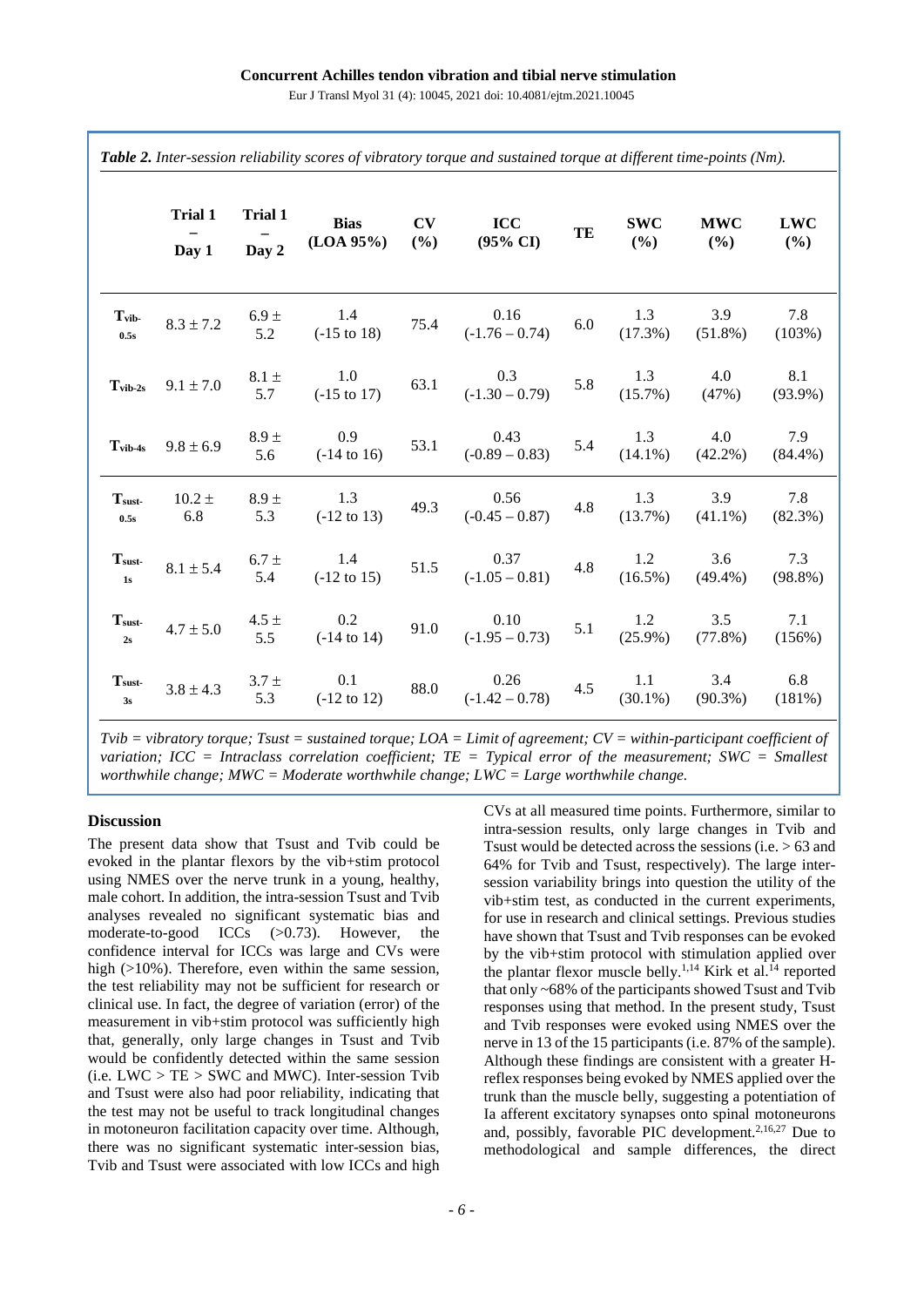Eur J Transl Myol 31 (4): 10045, 2021 doi: 10.4081/ejtm.2021.10045

comparison between our and Kirk et al.<sup>14</sup> study should be considered cautiously and may not indicate adequately whether the nerve-targeted NMES is a more robust method for providing motoneuron facilitation than muscle belly NMES during concurrent Achilles tendon vibration and NMES protocol. Thus, future studies using similar methodological procedures and the same sample participants should be required. Nonetheless, reliability of the nerve-targeted technique was only poor to good, as demonstrated by high intra-session TEs and CVs (>35%), and only moderate-to-good ICCs. Intra-session variability of the nerve stimulation method may be partly attributable to the NMES procedures. Indeed, repetitive NMES may elicit a progressive increase in PIC affecting motoneuronal excitability, $\frac{1}{1}$  which may persist for several minutes after cessation of the NMES.<sup>28</sup> Therefore, given the effect of PICs on motoneuronal excitability, Tvib and Tsust might be expected to be higher in the second than the first trial when using the nerve stimulation method, which in turn was confirmed by our intra-session Bland-Altman analysis. The poor to good reliability obtained using the nerve-targeted technique performed in the current study can be contrasted with the data of Trajano et al.<sup>1</sup> who reported ICCs  $>0.95$ , indicating excellent intra-session reliability using muscle belly stimulation (although other indications of reliability were not provided). In addition to the different method of stimulation between the methods, discrepancies in intrasession reliability may result from other between-study differences such as subject heterogeneity, e.g. men and women participated in the study of Trajano et al.<sup>1</sup> In addition to questionable intra-session reliability, Tsust and Tvib responses were also found not to be reliable between sessions. Whilst no other studies have reported inter-session reliability vib+stim outcomes, the present results are consistent with other electrophysiological techniques used to assess central activity, for which a large inter-session variability has been reported. $29,30$ Indeed, when assessed in a similar body position to that used in the current study (i.e. knee fully extended) medial gastrocnemius H-reflex inter-session reliability has also been shown to be poor.<sup>30</sup> Although the reason for the poor inter-session reliability remains unclear, inconsistency in the measurement protocol may play a role.<sup>23</sup> For example, whilst all trials were performed by the same experienced investigator, factors such as electrode positions and both hand-held vibrator position and pressure may have varied between sessions. The specific effects of these may be examined in future. Since PICs are an important neurophysiologic mechanism associated with multiple muscle outcomes including force production and spasticity, $2.7,8$  and it is well recognized that currently-accepted techniques for estimating PICs in humans are difficult to apply in many clinical populations, 9,13 the development of other techniques is an important goal. The vib+stim shows promise in this regard, however the poor intra- and inter-session reliability of the data obtained when applying NMES

over the nerve branch calls into question its use in research and clinical setting.23,24 This study has a potential limitation that should be mentioned, as the absence of muscle activity and motor unit recording, which in turn during nerve-target NMES makes difficult to know which muscles and motor units were really involved in vibratory and sustained torque as an estimate of PICs. However, the aim of vib+stim protocol is to be useful in a clinical setting without the use of a complex technology such as EMG system or complex algorithms, and torque production in the absence of synaptic input could indicate a self-sustained motor unit firing and has been used as a marker of PICs.<sup>1,14,31</sup> In addition, inconsistency in the measurement protocol may play a role in the results. For example, whilst all trials were performed by the same experienced investigator, factors such as electrode positions and both hand-held vibrator position and pressure may have varied between sessions. The specific effects of these may be examined in future. The vib+stim protocol imposed by applying NMES over the tibial nerve tends to evoke Tvib and Tsust responses in a majority of individuals, and with likely a greater rate (i.e. higher proportion of 'responders') than when NMES is applied to the plantar flexor muscle belly. However, Tvib and Tsust responses showed unacceptable withinand between-day reliability, indicated by large withinparticipant variability, low ICC, and insensitivity to detect small-to-moderate worthwhile changes within and between sessions. Thus, at least when using the procedures adopted in the present study, the vib+stim technique using tibial nerve NMES may not be of use in the study of motoneuron facilitation, or PIC strength, in research or clinical environments.

#### **List of acronyms**

- $Ca^{2+} = Ca$ cium
- CV = Coefficients of variation
- EMG = Electromyography
- $Hz = Hertz$
- ICC = Intraclass correlation coefficients
- $LWC = large$  worthwhile change
- 
- $MVC =$  Maximal voluntary contraction
- $MWC =$  moderate worthwhile change
- $Na^+$  = Sodium
- NMES = Neuromuscular electrical stimulation
- $p = alpha$  level
- PIC = Persistent inward currents
- $SD = Standard deviation$
- $SWC = small$  worthwhile change
- $TE = Typical Error$
- Tsust = Sustained Torque
- Tvib = Vibratory Torque

Vib+stim = Concurrent Achilles tendon vibration and neuromuscular electrical stimulation

## **Authors' contributions**

DCLV participated in the conception and design of the work, data acquisition and analysis, drafting of the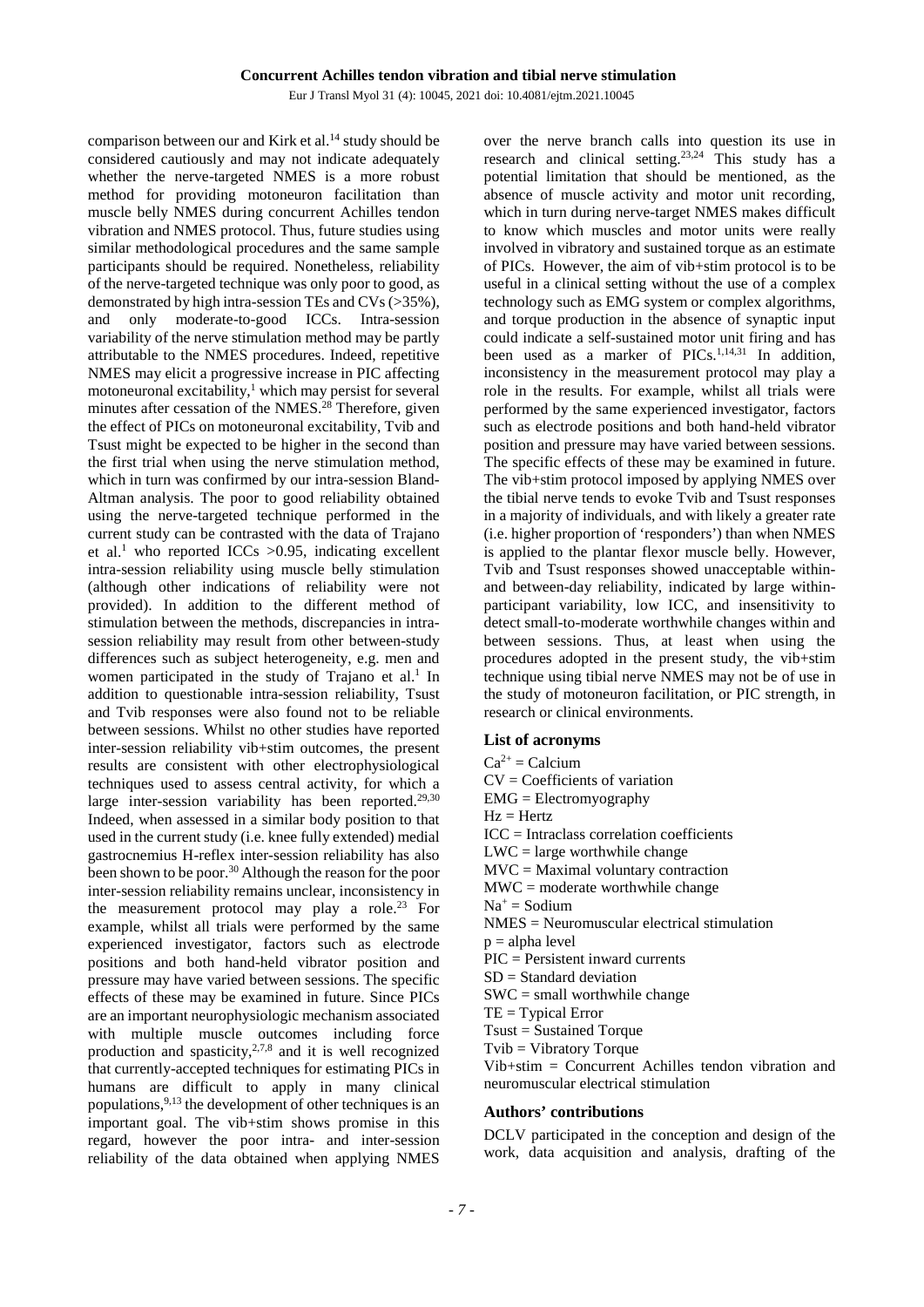Eur J Transl Myol 31 (4): 10045, 2021 doi: 10.4081/ejtm.2021.10045

manuscript, and approved the final version. AV participated in the conception and design of the work, data analysis, drafting of the manuscript, and approved the final version. MAS participated in the data acquisition, drafting of the manuscript, and approved final version. RRC participated in the data acquisition, drafting of the manuscript, and approved final version. VL participated in the data acquisition, drafting of the manuscript, and approved final version. AJB participated in the data analysis, drafting of the manuscript, revised of the English grammar, and approved the final version. MB participated in the conception and design of the work, data analysis, drafting of the manuscript, and approved the final version.

## **Acknowledgments**

The authors would like to thank the volunteers for giving your time to participate of this experiment.

## *Funding*

This research did not receive any specific grant from funding agencies in the public, commercial, or not-forprofit sectors.

# **Conflict of Interest**

The authors declare no competing interests.

## **Ethical Publication Statement**

We confirm that we have read the Journal's position on issues involved in ethical publication and affirm that this report is consistent with those guidelines.

# **Corresponding Author**

Denis César Leite Vieira, Faculdade de Educação Física. University of Brasilia, Campus Universitário Darcy Ribeiro, Asa Norte, Brasília, DF, Brasil. Zip code:70910-970. Phone: +55-61-31072522 ORCID iD: 0000-0002-0761-1846 E-mail[: denisclvieira@hotmail.com](mailto:denisclvieira@hotmail.com)

*E-mails and ORCID iD of co-authors*

*Amilton Vieira[: acmribeirao@gmail.com](mailto:acmribeirao@gmail.com) ORCID iD: 0000-0002-6027-4367 Matheus Santos: [matheusavelino1999@gmail.com](mailto:matheusavelino1999@gmail.com) ORCID iD: 0000-0002-1795-0403 Rafael Cunha: [rafaelcunha05@gmail.com](mailto:rafaelcunha05@gmail.com) ORCID iD: 0000-0002-1865-2790 Victor Lage: [victorlage@gmail.com](mailto:victorlage@gmail.com) ORCID iD: 0000-0001-6322-9804 Anthony Blazevich: [a.blazevich@ecu.edu.au](mailto:a.blazevich@ecu.edu.au) ORCID iD: 0000-0003-1664-1614 Martim Bottaro: [martim@unb.br](mailto:martim@unb.br) ORCID iD: 0000-0002-4315-3176*

# **References**

1. Trajano GS, Seitz LB, Nosaka K, Blazevich AJ. Can passive stretch inhibit motoneuron facilitation in the human plantar flexors? J Appl Physiol.

2014;117(12):1486-1492. doi:10.1152/japplphysiol .00809.2014

- 2. Heckman CJ, Gorassini MA, Bennett DJ. Persistent inward currents in motoneuron dendrites: Implications for motor output. Muscle Nerve. 2005;31(2):135-156. doi:10.1002/mus.20261.
- 3. Lee RH, Heckman CJ. Paradoxical Effect of QX-314 on Persistent Inward Currents and Bistable Behavior in Spinal Motoneurons In Vivo. J Neurophysiol. 1999;82(5):2518-2527. doi:10.1152 /jn.1999 . 82.5.2518.
- 4. Gorassini MA, Knash ME, Harvey PJ, Bennett DJ, Yang JF. Role of motoneurons in the generation of muscle spasms after spinal cord injury. Brain. 2004;127(10):2247-2258. doi:10.1093/brain/awh 243.
- 5. Kirk EA, Rice CL. Contractile function and motor unit firing rates of the human hamstrings. J Neurophysiol. 2017;117(1):243-250. doi:10.1152 /jn.00620.2016.
- 6. Del Vecchio A, Negro F, Holobar A, Casolo A, Folland JP, Felici F, Farina D. You are as fast as your motor neurons: speed of recruitment and maximal discharge of motor neurons determine the maximal rate of force development in humans. J Physiol. 2019 May;597(9):2445-2456. doi: 10.1113/JP277396. Epub 2019 Mar 1.
- 7. Johnson MD, Heckman CJ. Interactions between focused synaptic inputs and diffuse neuromodulation in the spinal cord. Ann N Y Acad Sci. 2010;1198(1):35-41. doi:10.1111/j.1749-6632 .2010.05430.x.
- 8. Heckman CJ, Johnson M, Mottram C, Schuster J. Persistent inward currents in spinal motoneurons and their influence on human motoneuron firing patterns. Neuroscientist. 2008;14(3):264-275. doi:10.1177/1073858408314986.
- 9. Vandenberk MS, Kalmar JM. An evaluation of paired motor unit estimates of persistent inward current in human motoneurons. J Neurophysiol. 2014;111(9):1877-1884. doi:10.1152/jn.00469.2013.
- 10. Bennett DJ, Li Y, Harvey PJ, Gorassini M. Potentials Motoneurons of Awake Chronic Spinal Rats With Spasticity. J Neurophysiol. 2001;86(September 2000):1972-1982. doi: 10.1152/jn.2001.86.4.1972.
- 11. Perrier J-F, Rasmussen HB, Christensen RK, Petersen AV. Modulation of the intrinsic properties of motoneurons by serotonin. Curr Pharm Des. 2013;19(stage 28):4371-4384. doi:10.2174/138161 28113199990341.
- 12. Hyngstrom AS, Johnson MD, Heckman CJ. Summation of excitatory and inhibitory synaptic inputs by motoneurons with highly active dendrites. J Neurophysiol. 2008;99(4):1643-1652. doi:10. 1152/jn.01253.2007.
- 13. Mottram CJ, Suresh NL, Heckman CJ, Gorassini MA, Rymer WZ. Origins of abnormal excitability in biceps brachii motoneurons of spastic-paretic